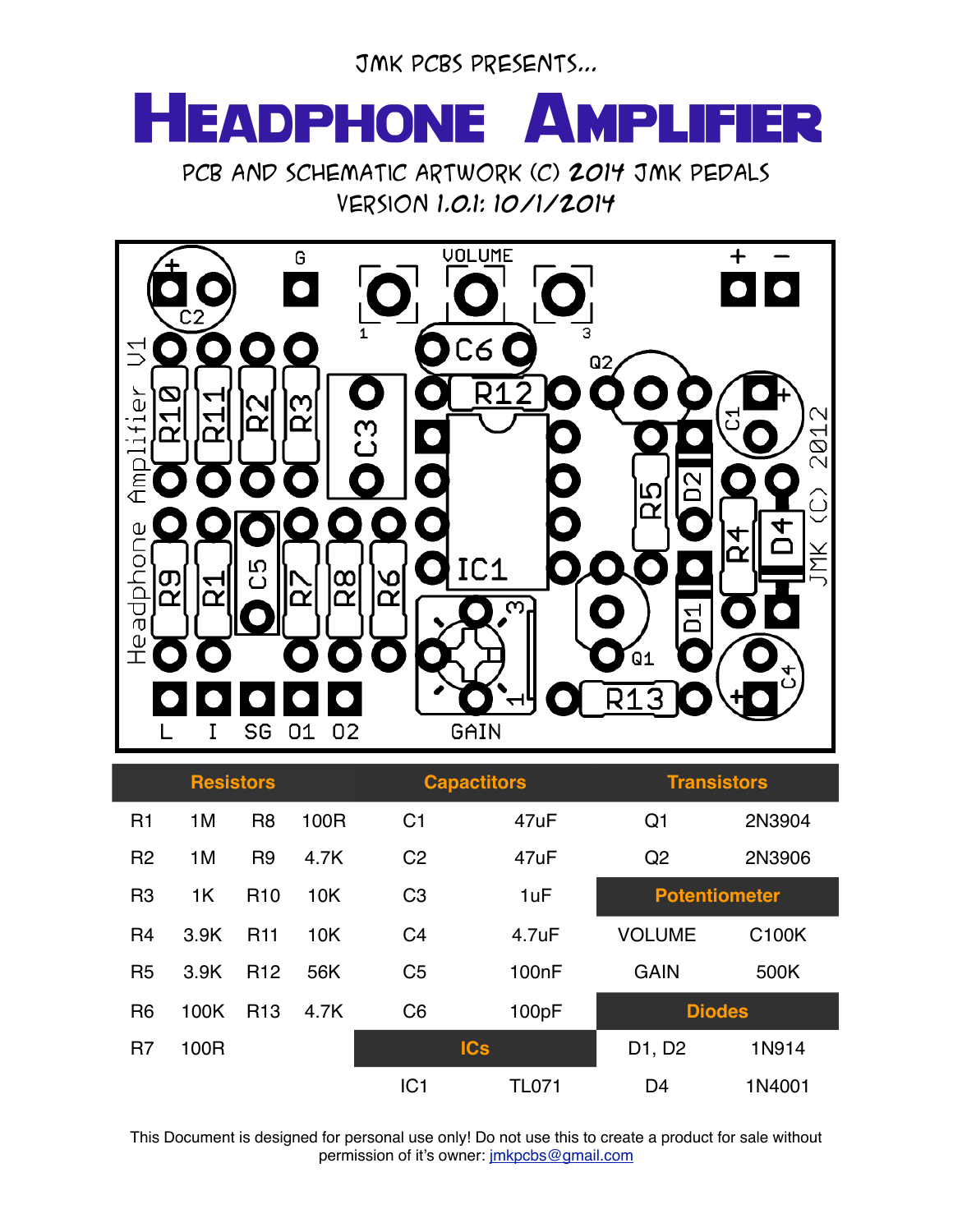

This Document is designed for personal use only! Do not use this to create a product for sale without permission of it's owner: [jmkpcbs@gmail.com](mailto:jacobkokura@gmail.com)